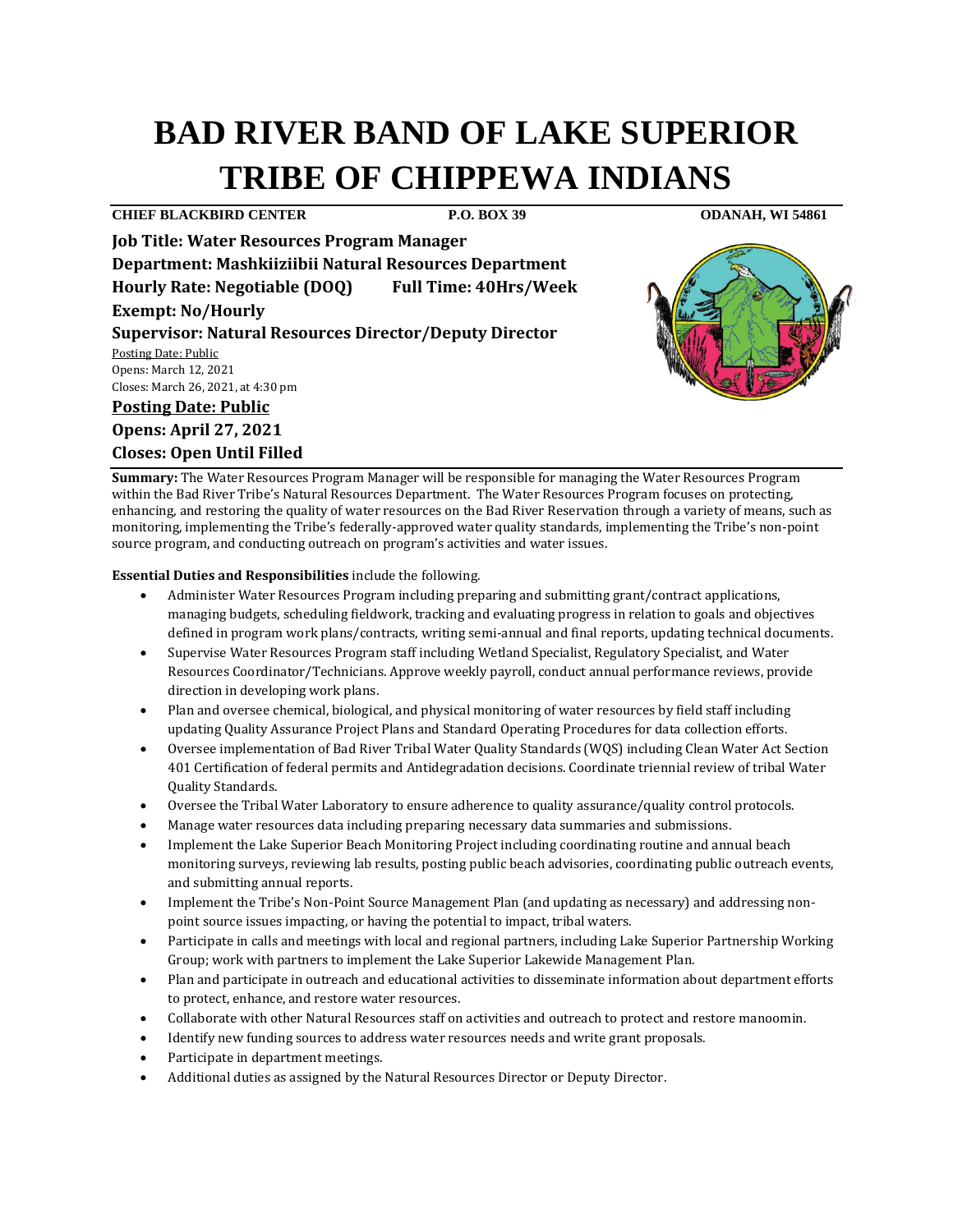**Qualification Requirements:** To perform this job successfully, an individual must be able to perform each essential duty satisfactorily. The requirements listed are representative of the knowledge, skills, and/or ability required. Reasonable accommodations may be made to enable individuals with disabilities to perform the essential functions.

#### **Education and/or Experience:**

#### **Required:**

B.S. degree in Water Resources, Natural Resource Management, Biology, Hydrology, or a related field; Two (2) years of relevant professional experience. Supervisory experience.

#### **Preferred:**

Master's degree in Hydrology, Environmental Science, or another related field; Three (3) to five (5) years of relevant professional experience;

#### **Other Skills and Abilities:**

**Required:**

- Must possess and maintain a valid driver's license and meet eligibility requirements for Tribal Insurance for the duration of employment.
- Experience successfully managing budgets, supervising staff, administering programs, and writing grants.
- Experience designing and implementing water resources monitoring programs including sampling for physical and chemical parameters, macroinvertebrate sampling, and habitat assessment.
- Experience developing quality assurance/quality control plans.
- Strong writing skills, including technical writing, grant proposals, and writing for non-scientists.
- Must be self-motivated, trustworthy, dependable, organized, skilled at multi-tasking, and possess excellent oral and written communication skills.
- Must be willing to occasionally travel to meetings, conferences, and/or training, and occasionally work long hours and/or evenings.

#### **Preferred:**

- Experience developing and implementing water quality standards;
- Proficiency in ArcGIS software and using GPS;
- Experience conducting outreach to increase public awareness of water resources issues;
- Experienced in conducting statistical analysis of water quality data
- Able to swim and operate motorized boats and ATVs safely;
- Familiarity and experience with tribal communities and/or Native American issues.

#### **Background Check:**

This position is contingent on the required ability to pass a Bad River background check. This position requires a driver check, to meet eligibility for tribal insurance.

#### **Language Skills:**

Proficiency in Microsoft Office applications and using Excel to summarize, analyze and assess data, manage budgets, and other tasks.

#### **Reasoning Ability:**

Ability to work under pressure or stressful conditions. Ability to work with minimal supervision.

**Physical Demands:** The physical demands described here are representative of those that must meet by an employee to successfully perform the essential functions of this job. Reasonable accommodations may be made to enable individuals with disabilities to perform the essential functions.

Must be physically able to perform all job duties. Walking, standing, bending, stooping, and occasional lifting up to 30 lbs and/or carrying for short distances.